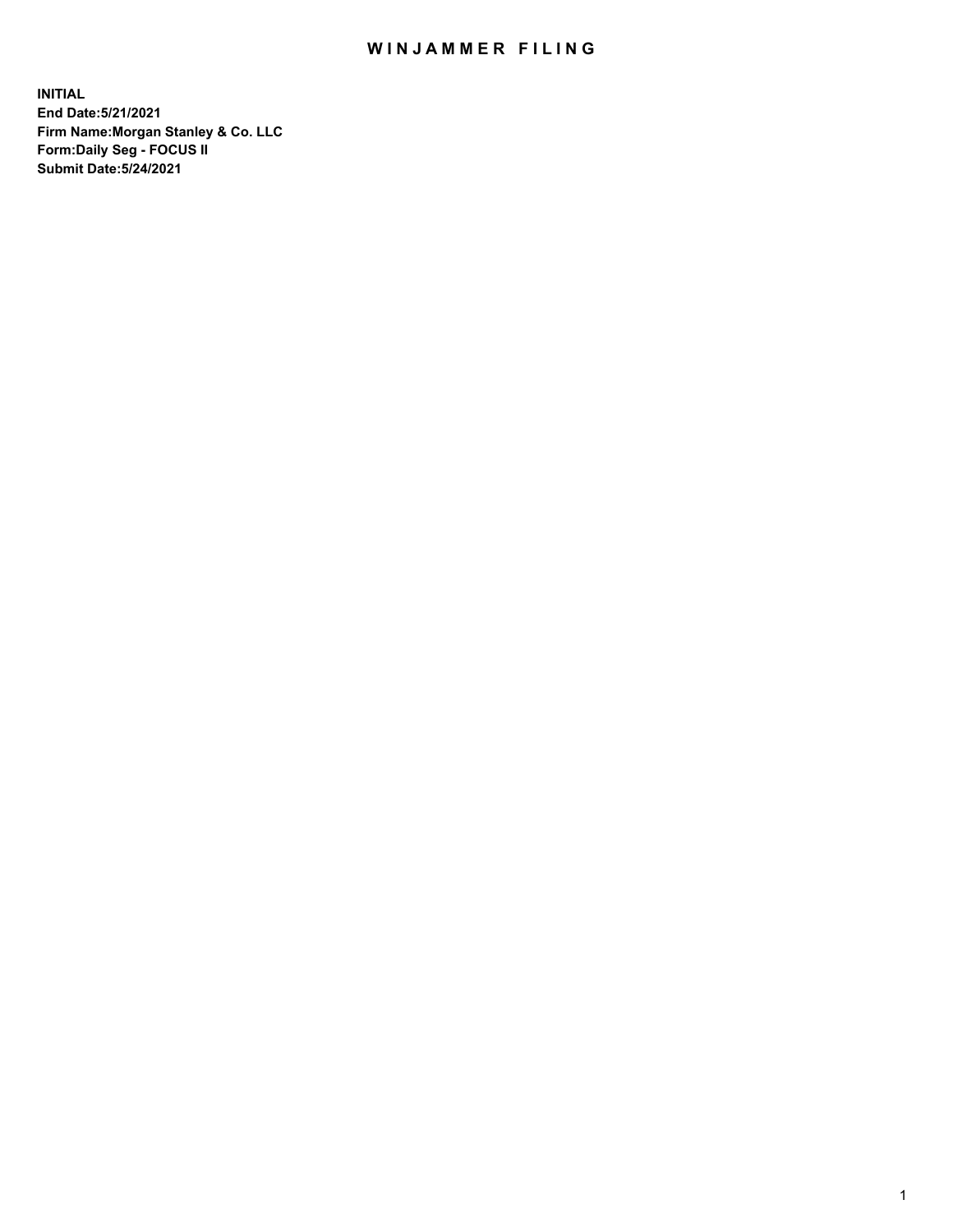**INITIAL End Date:5/21/2021 Firm Name:Morgan Stanley & Co. LLC Form:Daily Seg - FOCUS II Submit Date:5/24/2021 Daily Segregation - Cover Page**

| Name of Company                                                                                                                                                                                                                                                                                                                | Morgan Stanley & Co. LLC                                    |
|--------------------------------------------------------------------------------------------------------------------------------------------------------------------------------------------------------------------------------------------------------------------------------------------------------------------------------|-------------------------------------------------------------|
| <b>Contact Name</b>                                                                                                                                                                                                                                                                                                            | <b>Ikram Shah</b>                                           |
| <b>Contact Phone Number</b>                                                                                                                                                                                                                                                                                                    | 212-276-0963                                                |
| <b>Contact Email Address</b>                                                                                                                                                                                                                                                                                                   | lkram.shah@morganstanley.com                                |
| FCM's Customer Segregated Funds Residual Interest Target (choose one):<br>a. Minimum dollar amount: ; or<br>b. Minimum percentage of customer segregated funds required:% ; or<br>c. Dollar amount range between: and; or<br>d. Percentage range of customer segregated funds required between:% and%.                         | 235,000,000<br><u>0</u><br><u>00</u><br>00                  |
| FCM's Customer Secured Amount Funds Residual Interest Target (choose one):<br>a. Minimum dollar amount: ; or<br>b. Minimum percentage of customer secured funds required:%; or<br>c. Dollar amount range between: and; or<br>d. Percentage range of customer secured funds required between: % and %.                          | 140,000,000<br><u>0</u><br>0 <sub>0</sub><br>0 <sub>0</sub> |
| FCM's Cleared Swaps Customer Collateral Residual Interest Target (choose one):<br>a. Minimum dollar amount: ; or<br>b. Minimum percentage of cleared swaps customer collateral required:% ; or<br>c. Dollar amount range between: and; or<br>d. Percentage range of cleared swaps customer collateral required between:% and%. | 92,000,000<br><u>0</u><br><u>00</u><br>00                   |

Attach supporting documents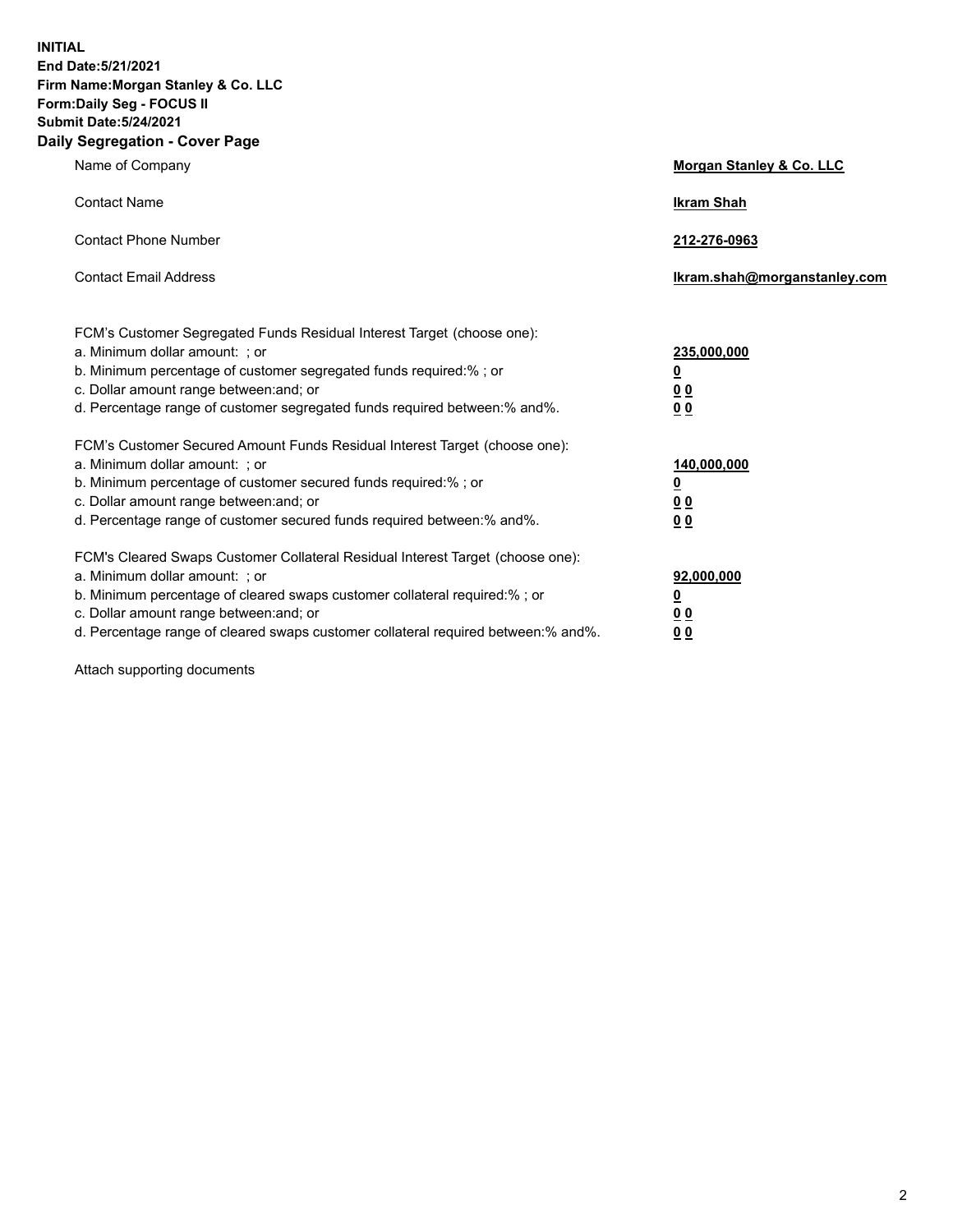## **INITIAL End Date:5/21/2021 Firm Name:Morgan Stanley & Co. LLC Form:Daily Seg - FOCUS II Submit Date:5/24/2021**

## **Daily Segregation - Secured Amounts**

Foreign Futures and Foreign Options Secured Amounts Amount required to be set aside pursuant to law, rule or regulation of a foreign government or a rule of a self-regulatory organization authorized thereunder 1. Net ledger balance - Foreign Futures and Foreign Option Trading - All Customers A. Cash **5,062,157,750** [7315] B. Securities (at market) **2,155,524,218** [7317] 2. Net unrealized profit (loss) in open futures contracts traded on a foreign board of trade **547,812,006** [7325] 3. Exchange traded options a. Market value of open option contracts purchased on a foreign board of trade **30,543,527** [7335] b. Market value of open contracts granted (sold) on a foreign board of trade **-26,084,690** [7337] 4. Net equity (deficit) (add lines 1. 2. and 3.) **7,769,952,811** [7345] 5. Account liquidating to a deficit and account with a debit balances - gross amount **42,488,134** [7351] Less: amount offset by customer owned securities **-41,440,396** [7352] **1,047,738**

- 6. Amount required to be set aside as the secured amount Net Liquidating Equity Method (add lines 4 and 5)
- 7. Greater of amount required to be set aside pursuant to foreign jurisdiction (above) or line 6.

## FUNDS DEPOSITED IN SEPARATE REGULATION 30.7 ACCOUNTS

- 1. Cash in banks
	- A. Banks located in the United States **657,932,364** [7500]
	- B. Other banks qualified under Regulation 30.7 **505,336,342** [7520] **1,163,268,706**
- 2. Securities
	- A. In safekeeping with banks located in the United States **606,190,733** [7540]
	- B. In safekeeping with other banks qualified under Regulation 30.7 **45,490,249** [7560] **651,680,982**
- 3. Equities with registered futures commission merchants
	-
	- B. Securities **0** [7590]
	- C. Unrealized gain (loss) on open futures contracts **1,995,801** [7600]
	- D. Value of long option contracts **0** [7610]
	- E. Value of short option contracts **0** [7615] **18,294,979** [7620]
- 4. Amounts held by clearing organizations of foreign boards of trade
	-
	- B. Securities **0** [7650]
	- C. Amount due to (from) clearing organization daily variation **0** [7660]
	- D. Value of long option contracts **0** [7670]
	- E. Value of short option contracts **0** [7675] **0** [7680]
- 5. Amounts held by members of foreign boards of trade
	-
	-
	- C. Unrealized gain (loss) on open futures contracts **545,816,205** [7720]
	- D. Value of long option contracts **30,543,527** [7730]
	- E. Value of short option contracts **-26,084,690** [7735] **6,156,004,639**
- 6. Amounts with other depositories designated by a foreign board of trade **0** [7760]
- 7. Segregated funds on hand **0** [7765]
- 8. Total funds in separate section 30.7 accounts **7,989,249,306** [7770]
- 9. Excess (deficiency) Set Aside for Secured Amount (subtract line 7 Secured Statement Page 1 from Line 8)
- 10. Management Target Amount for Excess funds in separate section 30.7 accounts **140,000,000** [7780]
- 11. Excess (deficiency) funds in separate 30.7 accounts over (under) Management Target **78,248,757** [7785]

**0** [7305]

[7354] **7,771,000,549** [7355]

**7,771,000,549** [7360]

[7530]

[7570]

A. Cash **16,299,178** [7580]

A. Cash **0** [7640]

 A. Cash **4,101,886,360** [7700] B. Securities **1,503,843,237** [7710] [7740] **218,248,757** [7380]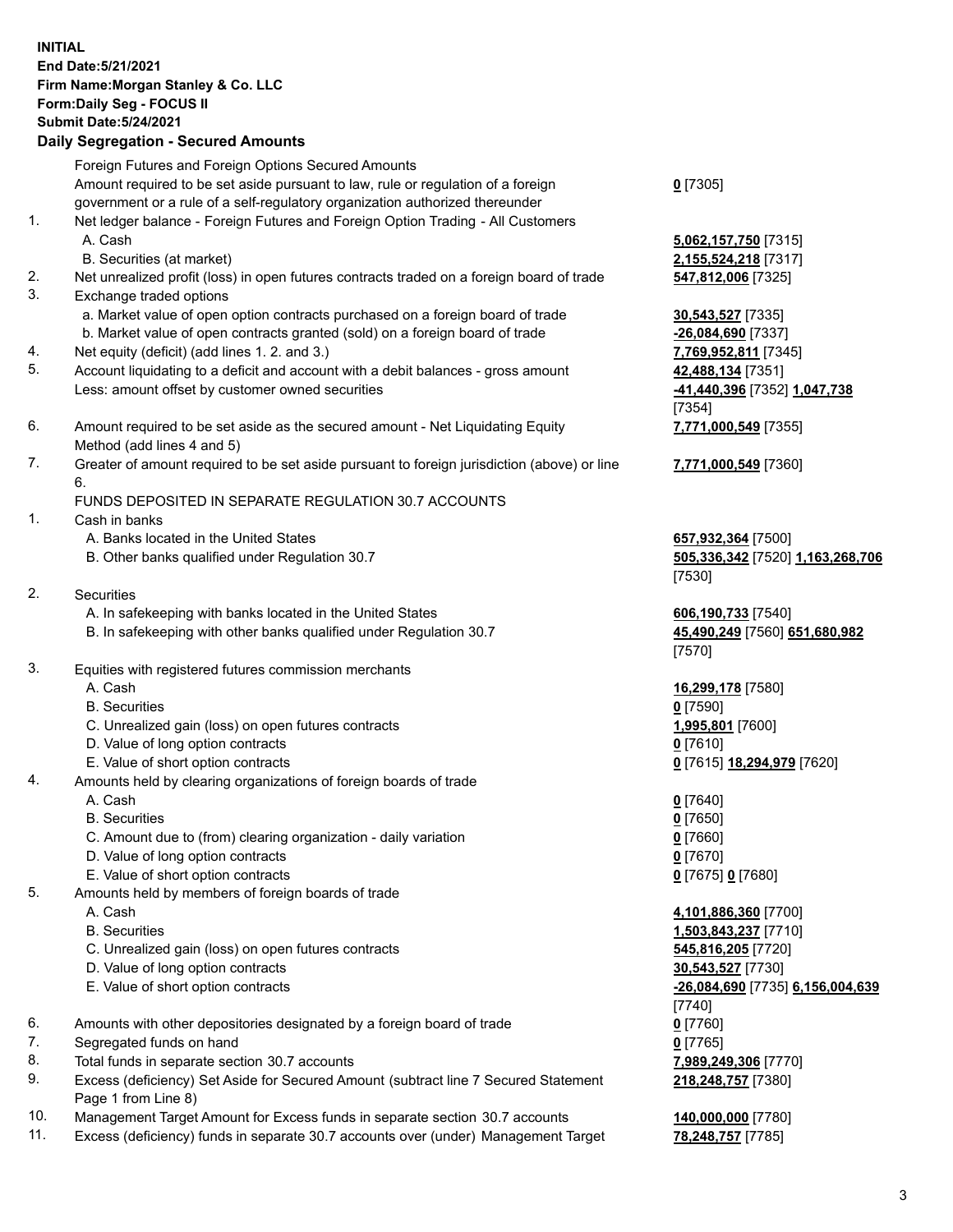**INITIAL End Date:5/21/2021 Firm Name:Morgan Stanley & Co. LLC Form:Daily Seg - FOCUS II Submit Date:5/24/2021 Daily Segregation - Segregation Statement** SEGREGATION REQUIREMENTS(Section 4d(2) of the CEAct) 1. Net ledger balance A. Cash **14,031,707,401** [7010] B. Securities (at market) **8,206,557,754** [7020] 2. Net unrealized profit (loss) in open futures contracts traded on a contract market **2,889,209,170** [7030] 3. Exchange traded options A. Add market value of open option contracts purchased on a contract market **803,151,426** [7032] B. Deduct market value of open option contracts granted (sold) on a contract market **-400,624,441** [7033] 4. Net equity (deficit) (add lines 1, 2 and 3) **25,530,001,310** [7040] 5. Accounts liquidating to a deficit and accounts with debit balances - gross amount **282,983,172** [7045] Less: amount offset by customer securities **-282,700,335** [7047] **282,837** [7050] 6. Amount required to be segregated (add lines 4 and 5) **25,530,284,147** [7060] FUNDS IN SEGREGATED ACCOUNTS 7. Deposited in segregated funds bank accounts A. Cash **3,095,162,427** [7070] B. Securities representing investments of customers' funds (at market) **0** [7080] C. Securities held for particular customers or option customers in lieu of cash (at market) **2,341,151,131** [7090] 8. Margins on deposit with derivatives clearing organizations of contract markets A. Cash **14,502,781,610** [7100] B. Securities representing investments of customers' funds (at market) **0** [7110] C. Securities held for particular customers or option customers in lieu of cash (at market) **5,865,406,623** [7120] 9. Net settlement from (to) derivatives clearing organizations of contract markets **-300,370,038** [7130] 10. Exchange traded options A. Value of open long option contracts **803,151,426** [7132] B. Value of open short option contracts **-400,624,441** [7133] 11. Net equities with other FCMs A. Net liquidating equity **10,453,392** [7140] B. Securities representing investments of customers' funds (at market) **0** [7160] C. Securities held for particular customers or option customers in lieu of cash (at market) **0** [7170] 12. Segregated funds on hand **0** [7150] 13. Total amount in segregation (add lines 7 through 12) **25,917,112,130** [7180] 14. Excess (deficiency) funds in segregation (subtract line 6 from line 13) **386,827,983** [7190] 15. Management Target Amount for Excess funds in segregation **235,000,000** [7194]

16. Excess (deficiency) funds in segregation over (under) Management Target Amount Excess

**151,827,983** [7198]